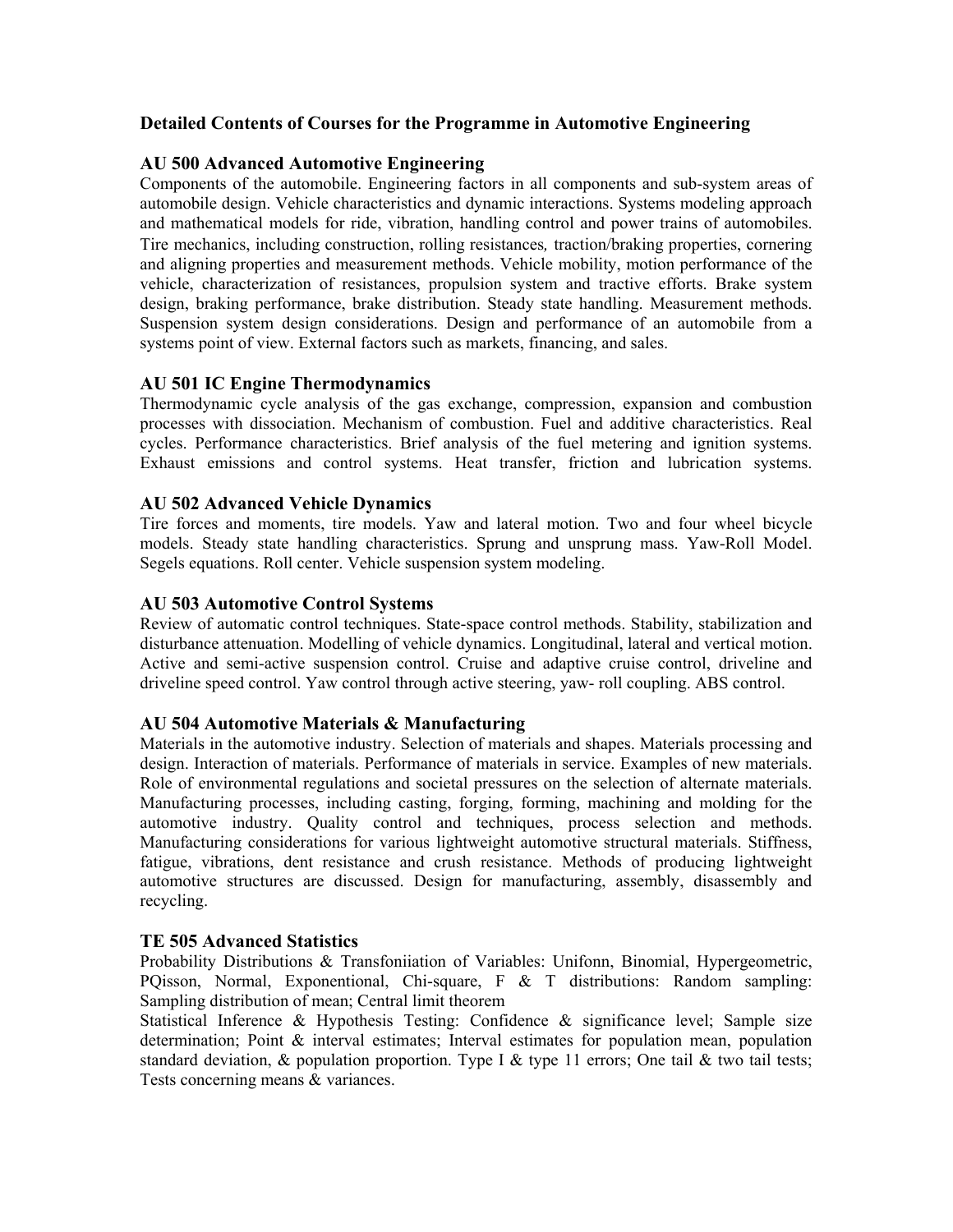Linear & Multiple Linear Regression & Correlation: Simple linear regression; Properties of least square estimates; Confidence limits & tests of significance; Choice of a regression model; Correlation, Estimating the coefficients; adequacy of the model

Analysis of Variance: One way classification; Tests for the equality of several variances;

Single degree of freedom comparisons; Multiple range test; Comparing treatment with a control; Comparing a set of treatments in blocks; Randomized complete block design; Random effects model.

Factorial Experiments: Two-factor experiments; Interaction in two-factor experiments; Twofactor analysis of variance; Three-factor analysis; Choice of sample size.

2K Factorial Experiments: Yates technique for computing contrasts; Factorial experiments in incomplete blocks; Fractional factorial experiments; Analysis of fractional factorial experiments.

#### **AU 520 Automotive Powertrains**

Design of automotive power transmission systems. Loads on the vehicle. Evaluation of various engine and vehicle drive ratios on acceleration performance and fuel economy. Manual transmission and automatic transmission. Combustion in CI and SI engines. Selection of combustion chamber type and shape, intake and exhaust systems. Differences between engine types. Cylinder number, configuration, size and material selection. Selection ot mixture preparation, firing order. Mechanism of combustion. Fuel and additive characteristics. Fuel metering and ignition systems. Exhaust emissions and control systems. Heat transfer, friction and lubrication systems. Air pollution. Exhaust systems. Effects of emission on a quality. Sources of auto emissions.

#### **ME 551 Introduction to Computational Fluid Dynamics**

Review of Fluid Transport Equations: Continuity Equation, Momentum Equations, V( Transport Equation, Stream Function Equation, Heat and Mass Transport Equation Turbulence Transport Equation. Classification and Application of Partial Differential Equations: Elliptic, parabolic hyperbolic partial differential equations, Laplace Equation, Heat Equation, Wave Equal Burger's Equation. Methods of Discretization of Partial Differential Equations: Taylor Series Ex Polynomial Curve Fitting, Galerkin's Integral Method, Control-Volume Method. Analysis: Truncation Errors, Round-off Errors, Aliasing Errors. Stability Analysis and Convergence: Discrete Perturbation Stability Analysis, Von Nuemal Stabthty Analysis Numerical Solution Methods: Explicit and Implicit Methods, Upwi Differencing, Power Law and Hybrid Differencing. The SIMPLE scheme, The QU scheme. Grid generation, types and grid refinement: uniform, non-uniform, simple, staggere boundary-fitted grids. Implementation of Boundary Conditions: Numerical Treatment of Dirichlet.Nuei Mixed type boundary conditions. Implementation of Boundary Conditions: Numb Treatment of Dirichiet, Nuemann, and Mixed type boundary conditions. Hands on experience with CFD software.

## **ME 503 Computer Aided Design (CAD)**

Fundamentals of CAD: Introduction, the design process, application of computers for creating the manufacturing data base, benefits of CAD, Computers, Input / Output Storing an Image.

Geometric Modeling: Geometric Modeling Techniques: Multiple-View Two Dimensional Input, Wire Frame Geometry, Surface Models, Geometric Entities: Points Lines, Surfaces, Solids, Tesselated Modeling, Cubic Curves: Hermite Curves. Bezier Curves, B-Spline Curves, Bicubic Surfaces: Hermite Surfaces, Bezier Surfaces, B-Spline Surfaces. Solid Modelers: Solid Modeling Construction Technique: Pure Primitive Instancing (PPI), Spatial Occupancy Enumeration (SOE), Cell Decomposition (CD), Sweeping (S), Constructive Solid Geometry (CSG), Boundry Representation (BREP), Euler Formula , Solid Modeler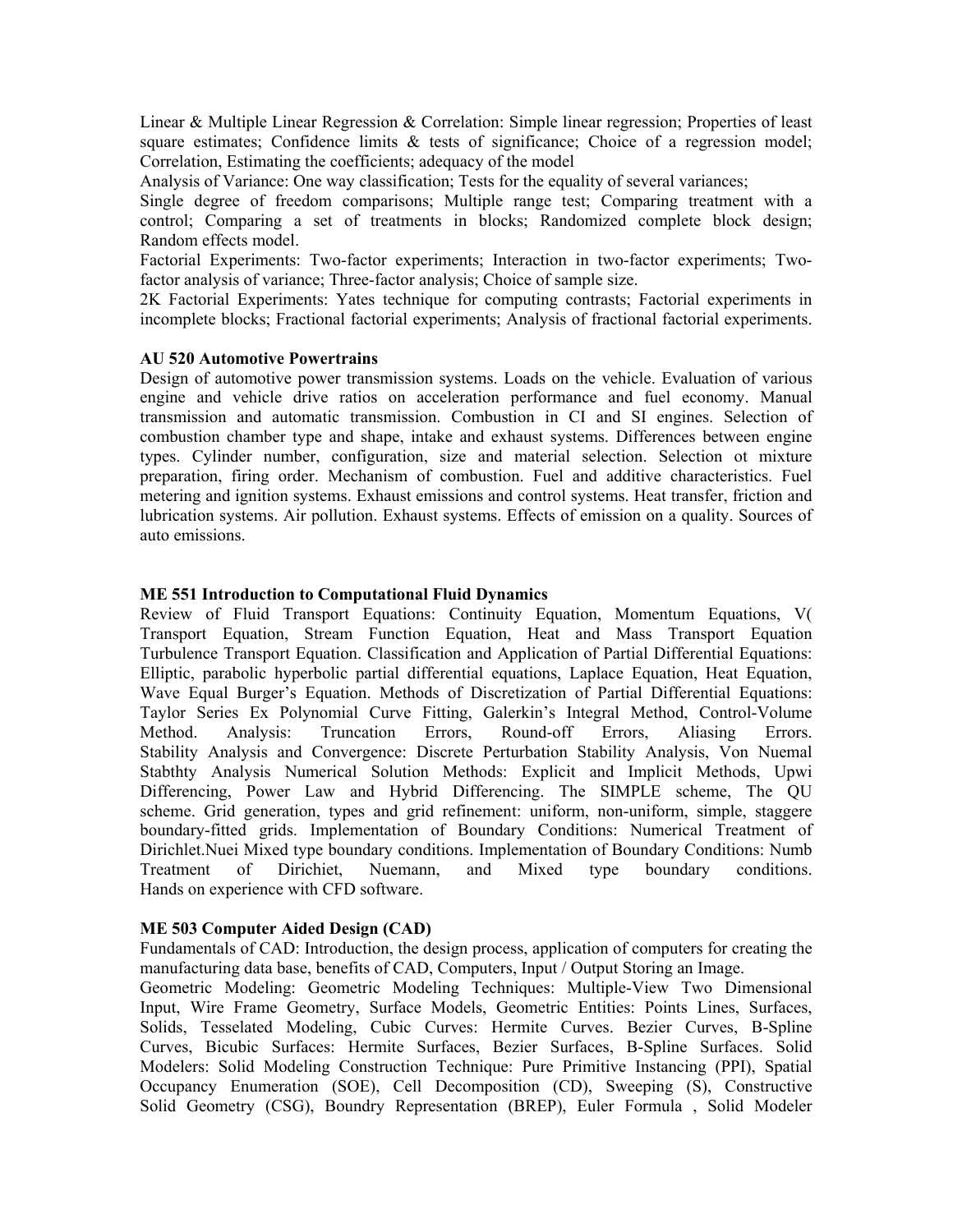Storage Data Bases, Feature Recognition, Feature-Based Design Using CSG Construction, Using a BREP for Part Interpretation; Data Transfer Standards. Computer Graphics: Computer Graphics and the Part Model: Interactive Graphics, Graphics in CAD, Two-Dimensional Graphics, Two-Dimensional Transfonnations, Three-Dimensional Graphics, Three-Dimensional Transformations, Composite Transformations in Three Dimensions, Projections, Realistic Image Generation.

Concurrent Engineering: Key Definitions; Driving Forces Behind Concurrent Engineering; The Meaning of Concurrent Engineering; Schemes for Concurrent Engineering: Axiomatic Design, DFM Guideline, Design Science, Design for Assembly, The Taguchi Method for Robust Design, Manufacturing Process Design Rules, Computer-Aided DFM, Group Technology. Failure Mode and Effects Analysis, Summary of Concurrent Engineering Tools.

## **AU 521 Vehicle Aerodynamics**

Basic formulation of fluid mechanics and aerodynamics problems. Inviscid and viscous flow. Wind tunnels and their applications to external aerodynamics. Computational aerodynamics. Comparisons between experimental results and numerical results. Aerodynamic design for drag reduction. Aerodynamics of engine cooling. Aerodynamic noise.

## **AU 522 Mechatronics in AE**

Introduction to mechatronics. Electric circuits and components. Semiconductor electronics, operational amplifiers, digital circuits. Microcontroller programming and interfacing. Data acquisition. AD/DA conversions, sensors and actuators. Discrete-time systems and the ZTransform method, sampled-data systems.

## **AU 523 Emissions and Exhaust Control**

Automobiles and air pollution. Exhaust systems. Effects of emission on air quality. Sources of auto emission. Evaporative emissions, refuelling losses, exhaust emissions. The combustion process. Perfect combustion, typical engine combustion. Exhaust pollutants. Hydrocarbons, nitrogen oxides, carbon monoxide, carbon dioxide. Control of emissions. Catalytic converters.

## **ME 504 Finite Element Analysis**

FEA of One-dimensional Problems: Introduction, Basic Steps in FEA; Modeling, Discretization, Connectivity of Elements, Imposition of Boundary Conditions, Solutions & Post Processing; Applications to Fleat Transfer, Fluid Mechanics, & solid Mechanics Problems. Bending of Beams: Euler-Bernoulli Beam Element, Governing Equations, Application of FE on Beam, Beam Examples, Plane Truss Element, Frame Element, Timoshenko Beam & Frame Element, Inclusion of Constraint Equations.

Finite Element Error Analysis: Approximation Errors, Various Measures of Errors, Convergence of Solutions, Accuracy of Solutions.

Numerical Integration & Computer Implementation: Isopararneteric Formulations, Numerical Integrations, Natural Coordinates, Computer Implementation (Pre-processor, Processor, Postprocessor).

FEA of Two-dimensional Problems: Introduction, Single Variable Problems; Boundary Value Problems; Model Equations, Discretization, Weak Form, Finite Element Model, Assembly, Solutions & post processing; Mesh Generation; Imposition of Boundary Conditions; Applications; Parabolic Equations; Hyperbolic Equations. Interpolating Functions, Numerical Integration & Modelling Considerations: Interpolating Techniques; Triangular, Rectangular, & Serendipity Elements; Coordinate Transformation; Integration on a Master Element; Modelling, Mesh Generation, Load Representation. Plane Elasticity: Assumptions of Plane Elasticity; Basic Equations, Weak Formulations;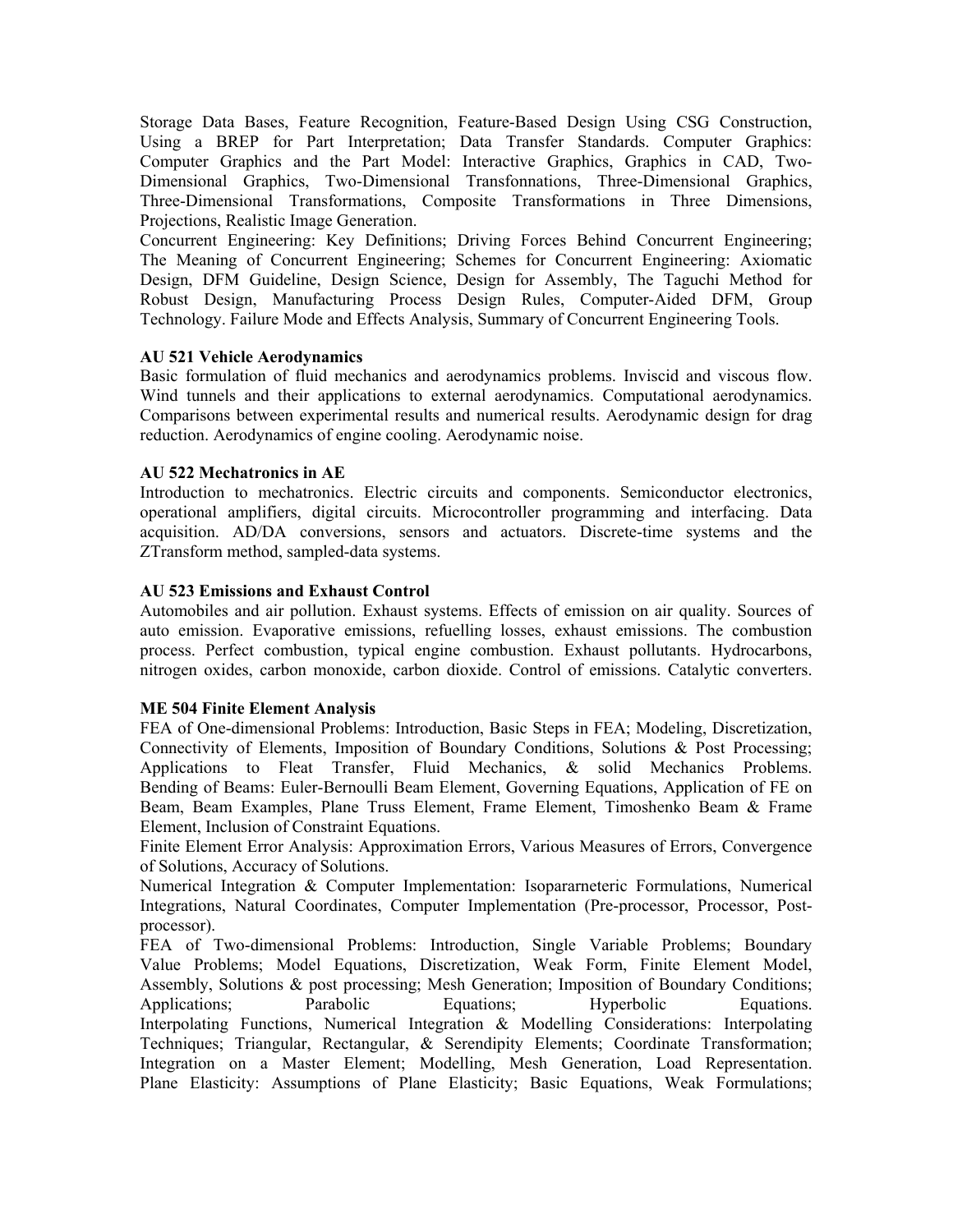Principle of Virtual Displacement in Matrix Fonn; Finite Element Model, Matrix & Weak Form Model; Evaluation of Integrals.

Bending of Elastic Plates: Classical Plate Model; Finite Element Model; Shear Deformable Plate Model; Displacement field, Virtual Work Statement; Shear Locking & Reduced Integration; Introduction to Time Dependent Problems; Computer Illustrative Examples.

## **AU 525 Noise, Vibrations and Harshness**

Evaluating the vibration and acoustic characteristics of automotive systems and components. Human comfort and annoyance guidelines and standards. Sound, hearing and physiological effects of noise and vibration. Modeling and experiment methods. Modal analysis and digital signal processing. Noise sources such as gears, bearings, rotating imbalance, gas flow, combustion, impact. Source-path-receiver identification. Sound transmission, air-borne and structure-borne noise. Structural-acoustic interactions. Noise and vibration passive/active control.

#### **AU 526 Sensors and Actuators**

Advanced mechatronic sensory devices: principles of operation and applications of force, pressure, torque, flow and temperature sensors; tactile sensors; optical and non-optical linear and angular motion, displacement and proximity sensing devices. Shape recognition and colour measurement using image processing techniques. Principles and types of mechatronic actuators: electric AC and DC motors, stepping motors, linear motors, solenoids; pneumatic and hydraulic actuators. Basic error analysis and basic signal processing and conditioning for interfacing purposes: digital and analogue quantities, A/D and D/A converters; noise reduction and digital filters. Interfacing of sensing devices and actuators to computer systems.

#### **AU 527 Fluid Power Systems and Control**

Introduction to fluid power systems. Features of pneumatic and hydraulic systems. Hydraulic pumps and motors. Hydrostatic transmission. Types of valves. Pneumatic circuit components. Hydraulic circuit design. Load sensing. Fluid power servo control. Applications to steering, braking and automatic transmission systems in automobiles. Hydraulic couplings. Torque converters.

#### **AU 528 Lubrication**

Industrial importance of lubrication. Journal and thrust bearings and seals. Derivation of the governing equations. Closed form and numerical solution of the Reynolds equation. Finite element and finite difference formulations. Boundary conditions and cavitation problem. Linear stability analysis of journal bearings. Film thickness and attitude angle computation of a rotor under external loading. Friction and temperature rise in bearings. Supply oil flowrate. Design of bearings.

#### **IM 505 Automated Manufacturing Systems**

Automated flow lines; Methods of work part transport; Transfer mechanism; Buffer storage; Control functions; Automation for machining operations; Design and fabrication considerations; General tenriinology and analysis; Analysis of transfer lines without storage; Partial automation; Automated flow lines with storage buffers; Computer simulation of automated flow lines. The assembly process; Assembly systems; Manual assembly lines; The line balancing problem; Methods of line balancing; Computerized line balancing methods; Flexible manual assembly lines; Types of automated assembly systems; Parts feeding devices; Analysis of multi-station assembly machines; Analysis of a single station assembly machine. Schemes for Concurrent Engineering: Axiomatic Design, DFM Guidelines, Design for Assembly, The Taguchi Method for Robust Design, Manufacturing Process Design Rules, Computer-Aided DFM, Group Technology; Failure-Mode and Effects Analysis. Robot motions, Robot drive power, Types of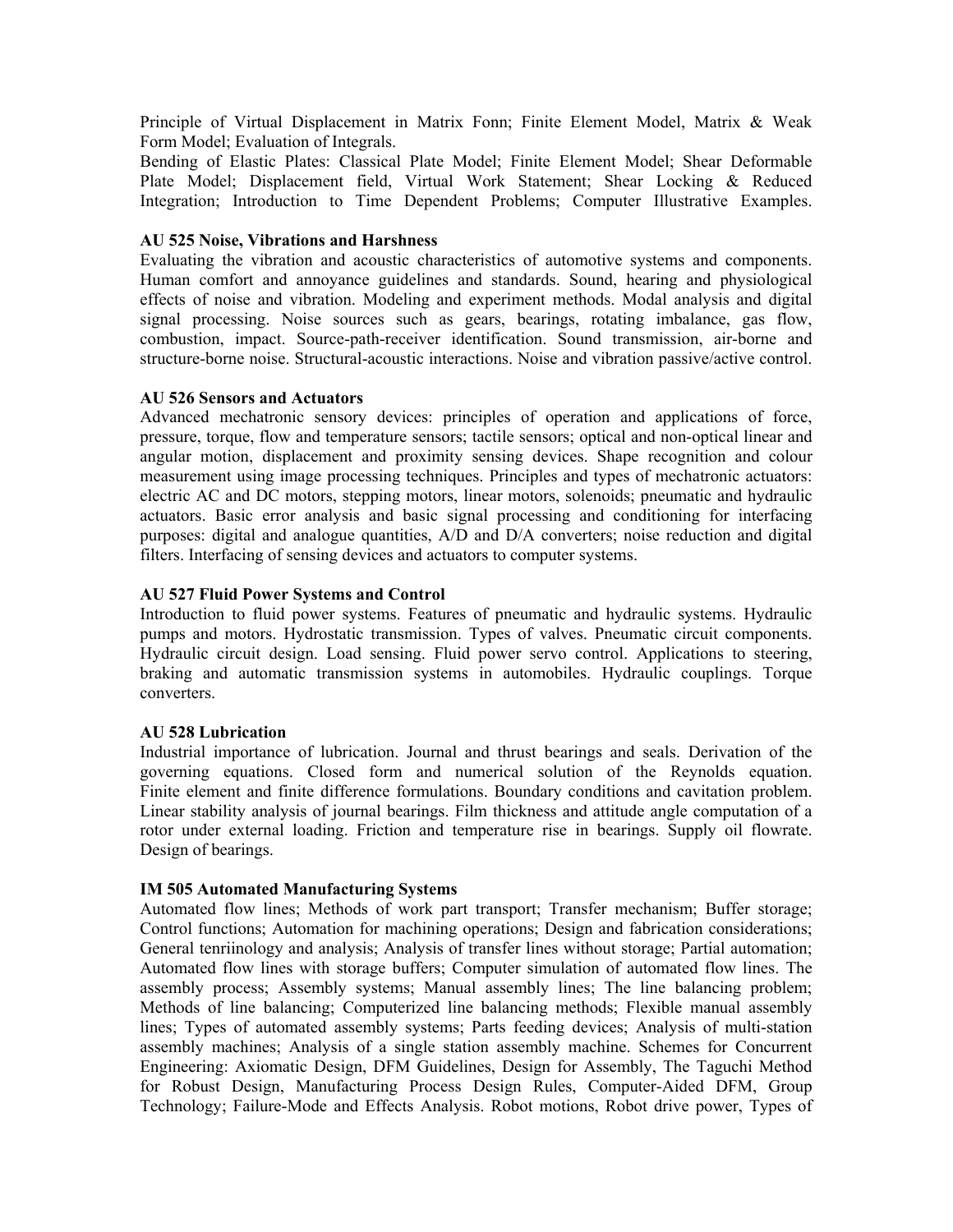robots; Robot motions: Link geometries, Frame of reference, Orientation, Changing frames of reference, Workspace Descriptions; Robot accuracy and repeatability; Economic justification of Robots; Characteristics of robot applications; Robot Cell design; Types of robot applications, Material handling applications; Processing applications; Assembly & inspection.

## **IM 501 Supply Chain Management**

Management systems for distribution, materials handling, inventory control, transportation planning and facilities location and analysis; Logistics information systems and development of logistics strategy. Use of planning models and software packages to demonstrate concepts of strategic partnering, adequate safety stock levels, and risk pooling. Integrated decision support systems in the management of the supply chain and logistics network design issues.

## **IM 515 Agile and Lean Manufacturing**

Introduction to Lean Manufacturing, Value Concept, Lean Objectives & Tools, Origins of Lean Systems, Group Technology, *5S,* Single Minute Exchange of Dies, Total Productive Maintenance, Kaizen, Just-In-Time Manufacturing Systems, Push & Pull Manufacturing Systems, Poka-yoke, Toyota Production System, Introduction to Agile Manufacturing, Research Projects in Agile Manufacturing, Design of Market Responsive Supply and Distributions Manufacturing Systems.

## **IM 503 Maintenance Management**

Typical maintenance responsibilities; Types of maintenance: Breakdown Maintenance, Preventive Maintenance, Individual Versus Group Replacement, Internal Versus External Maintenance; Determination of Crew size. Queuing Theory Application in Maintenance: Input, Queue, Service Characteristics. Mathematical Approach; Monte Carlo Simulation, Computerized Maintenance Management.

# **ME 524 Reliability & Quality Engineering**

Reliability Measures: The reliability Function; Expected Life; Failure Rate and Hazard Function; Reliability and Hazard Function for well known Distributions such as Exponentional; Normal, Log Normal, Weibull, and Gamma Distributions; Hazard Models and Product Life; Constant Hazard Function. Linearly Increasing Hazard Function, Piecewise Linear Bathtub Hazard Function, Power Function Model, Exponential Model. Static Reliability Model: Series System. Parallel System, Series & Parallel Combinations, Complex System Analysis, Reliability Considerations in Design. Reliability Engineering Design: Reliability Design Methodology, Strength and Stress Distributions, Safety Factors and Reliability, Reliability Bounds in Probablistic Design. Transformation of Random Variables. Sums and Differences of Normal Random Vanables, Error Analysis, Statistical Tolerancing. Interference Theory and Reliability Computations: General Expression Expression for Reliability; Reliability Computations for *Normally, Log* Normally, Exponentionally, Gamma and *Weibully Distributed Stress and Strength; Reliability Design Examples.*  Reliability in Design and Testing : Dynamic Reliability Models, *Reliability* Estimation, Sequential Life Testing, Bayesian Reliability in Design and Testing, Reliability Optimization. Control Charts: Properties of the distribution of sample means, sample range estimation of standard deviation, chance and assignable causes, control charts for mean  $\&$  range, control charts for mean & standard deviation, control charts for proportion defective & defects per assembly. Tests of significance to compute confidence limits. Acceptance Sampling: Introduction, OC curve, consumer & producer risks, AQL & LTPD, acceptance sampling for continuous production. acceptance by variables, single, double, & sequential sampling. Quality, Reliability, & Maintainability: Definitions, management of quality control, economic aspects of quality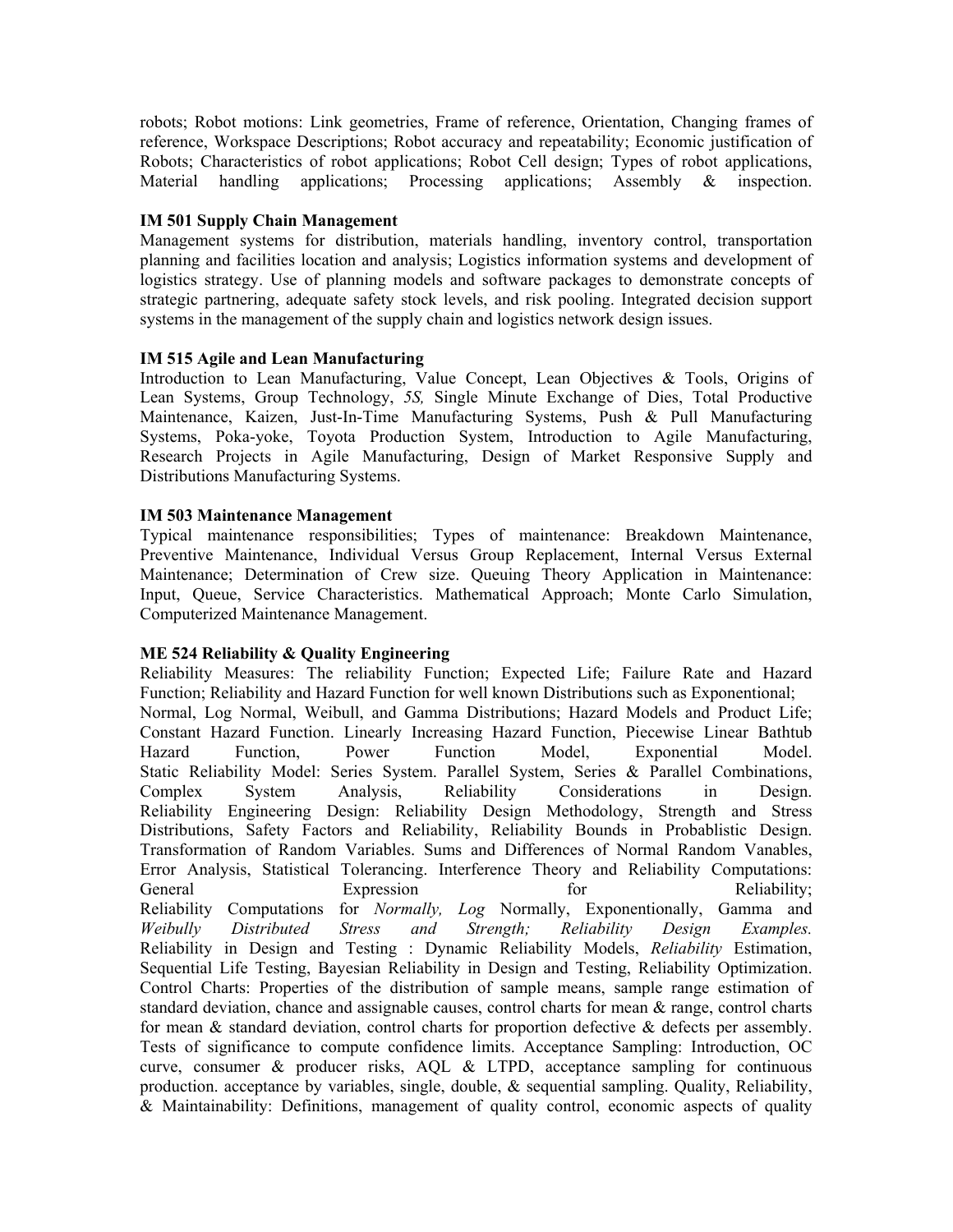decisions, capability & variability analysis, various aspects of life testing, reliability, & maintainability, Introduction to ISO 9000, and ISO 14000.

#### **EM 504 Project Management Framework and Tools**

Role of projects in organization's competitive strategy: Standard methodologies for managing projects; Project life cycle; Design-implementation interface; Estimating: preliminary and. detailed; Contractual risk allocation; Scheduling: PBS; WBS; Integration of scope, time, resource and cost dimensions of a project; Evaluation of labor, material, equipment, and subcontract resources; Scheduling techniques including CPM/ PERT, GERT, critical chain; Solving realworld project schedules; Monte Carlo simulation; Cost budgeting; Cost baseline; Cash flow analysis; Earned value analysis; Cost control; Proposal presentation; Application of software for project management (MS Project, P3).

#### **IM 513 Six Sigma Methodologies**

Introduction to Six Sigma, Internal & External Customers, DMAIC (Define, Measure, Analyze, Improve, Control) Cycle, Six Sigma Goals and Metrics, Six Sigma Training, Six Sigma Teams, Green; Black and Master Black Belt, Design for Six Sigma, DMADV (Define, Measure, Analyze, Design, Verify), Case Studies.

## **ME 527 Human Factor Engineering**

Introduction: Scope of Ergonomics, human operator as system components; physical size and shape dynamics, anthropmetry, sources and application of energy input sensitivity, central processing capacity, input characteristics, environmental effects, heat and vibration, lightning and noise. Techniques in human factor studies; the assessment of physical activity, subjective assessment technique, methods of work analysis. Design Requirements: Interface design; space requirements and layout visual presentation of information, auditing presentation of information, machine dynamics. control design. environmental factors, jobs aids, System evaluation.

#### **MM 539 Corrosion Engineering**

Corrosion and erosion, Stoichiornetric and non-stoichiometric crystals, Effects of impurities, Solid state electrochemistry, Oxidation of metals and alloys, Electrochemistry of corrosion. Corrosion behavior diagrams, Pourbaix diagrams, Activation Polarization. Concentration Polarization, Combined Polarization. Reference electrodes. Polarization resistance measurement, Galvanostatic behavior of metals, The three electrode cell and the F/log I Plot. Mixed Potential Theory. Mechanisms of growth and breakdown of passive films. Corrosion rate determination, Application of thermodynamics to corrosion. Crevice and Pitting corrosion, intergranular corrosion. Stress corrosion cracking, Erosion corrosion, Cavitation damage, Dc-alloying. Environmental-sensitive cracking, Mechanisms of environment-sensitive cracking. Street corrosion Electrode Kinetics, Practical aspects of environment-sensitive cracking. Electroplating, methods of corrosion prevention. Cathodic and Anodic protection, Inhibitors and types of inhibitors.Perfonnance of materials in specific environments, Soil potential and resistivity measurement, Coatings and inhibitors, Pipeline and oil rig protection.

## **MM** *538* **Polymer Engineering**

Review of structure and properties of polymeric materials, their deformation and failure mechanisms, and the design and fabrication of polymeric end items. The molecular and crystallographic structures of polymers related to the elastic, viscoelastic, yield and fracture properties. Polymeric solids and reinforced polymer composites. Fabrication techniques including: extrusion, injection moulding, reaction injection molding, thermoforming, and blow molding. Configuration of Polymer chains, Thermodynamics and phase equilibria in polymer